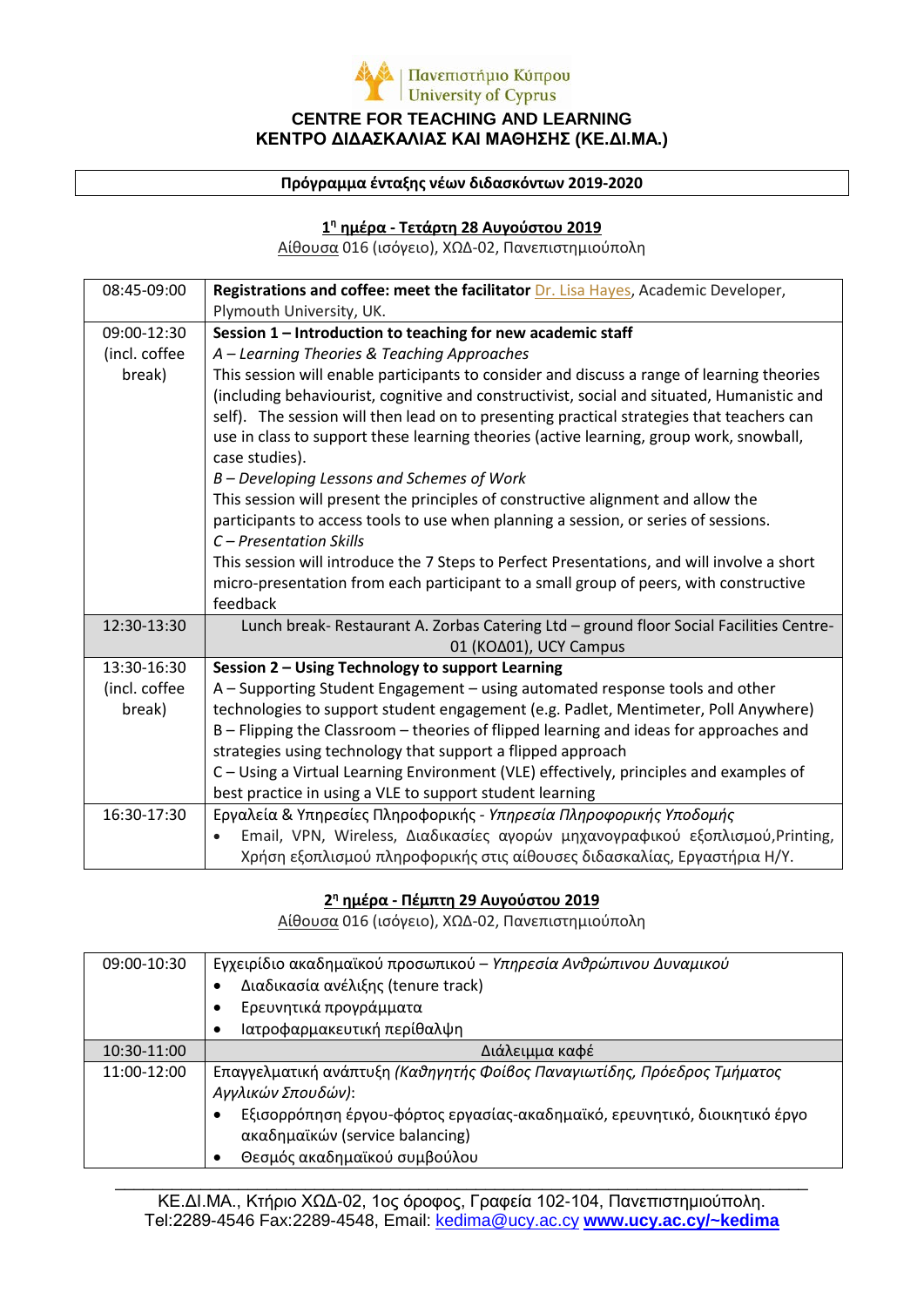

### **CENTRE FOR TEACHING AND LEARNING ΚΕΝΤΡΟ ΔΙΔΑΣΚΑΛΙΑΣ ΚΑΙ ΜΑΘΗΣΗΣ (ΚΕ.ΔΙ.ΜΑ.)**

| 12:00-13:00 | Σύστημα συνεχούς αξιολόγησης φοιτητών <i>(Καθηγητής Χρίστος Ξενοφώντος, Τμήμα</i><br>Μαθηματικών και Στατιστικής): |  |
|-------------|--------------------------------------------------------------------------------------------------------------------|--|
|             | Τεχνικές αξιολόγησης φοιτητών: παραδείγματα, εργασίες, εξετάσεις                                                   |  |
|             | Βαθμολογίες                                                                                                        |  |
| 13:00-14:00 | Προσφορά μεσημεριανού (συμμετοχή εκπροσώπων οικείων Τμημάτων)- Εστιατόριο                                          |  |
|             | A. Zorbas Catering Ltd - ισόγειο, ΚΟΔ01, Πανεπιστημιούπολη                                                         |  |
| 14:00-16:00 | Επισκέψεις στα οικεία Τμήματα:                                                                                     |  |
|             | Γνωριμία με το Τμήμα, συναδέλφους                                                                                  |  |
|             | Διαδικασία δημιουργίας νέων μαθημάτων                                                                              |  |

### **3<sup>η</sup> ημέρα-Παρασκευή 30 Αυγούστου 2019**

Εργαστήριο H/Y 005, Κέντρο Πληροφόρησης - Βιβλιοθήκη «Στέλιος Ιωάννου», Πανεπιστημιούπολη

| 09:00-10:00 | Σύστημα ΕΡΜΗΣ (Υπηρεσία Πληροφορικών Εφαρμογών)                                   |
|-------------|-----------------------------------------------------------------------------------|
| 10:00-13:00 | Εισαγωγή στο Blackboard (Υπηρεσία Πληροφορικών Εφαρμογών)                         |
| 13:00-14:00 | Προσφορά μεσημεριανού- Εστιατόριο A. Zorbas Catering Ltd - ισόγειο, ΚΟΔ01,        |
|             | Πανεπιστημιούπολη                                                                 |
| 14:00-16:00 | Παρουσίαση των υπηρεσιών της Βιβλιοθήκης για διδακτικό προσωπικό                  |
|             | & ξενάγηση στο Κέντρο Πληροφόρησης-Βιβλιοθήκη «Στέλιος Ιωάννου»                   |
| 16:00-17:00 | Κέντρο Ψυχικής Υγείας – Τμήμα Ψυχολογίας                                          |
|             | Αίθουσα 007, ΧΩΔ-02, Πανεπιστημιούπολη                                            |
| 17:00-18:00 | Ελεύθερος χρόνος                                                                  |
| 18:00-19:30 | Reception/κοκτέιλ - "Τέντα" Κτηρίου Συμβουλίου - Συγκλήτου Αναστάσιος Γ. Λεβέντης |

# **Πρόγραμμα εργαστηρίων για διδάσκοντες, Χ.Ε. 2019-2020**

Εργαστήριο H/Y 004, Κέντρο Πληροφόρησης - Βιβλιοθήκη «Στέλιος Ιωάννου», Πανεπιστημιούπολη

| 4 Σεπτεμβρίου 2019  | Εργαλεία Office 365 – Υπηρεσία Πληροφορικής Υποδομής                     |
|---------------------|--------------------------------------------------------------------------|
| 14:00-17:00         |                                                                          |
| 11 Σεπτεμβρίου 2019 | Προχωρημένο Επίπεδο στο Blackboard - Υπηρεσία Πληροφορικών Εφαρμογών     |
| 14:00-17:00         |                                                                          |
| 18 Σεπτεμβρίου 2019 | Χρήση εργαλείων Βιβλιοθήκης για διδακτικό προσωπικό:                     |
| 14:00-16:00         | Μέρος Α': Πληροφοριακές πηγές που παρέχει η Βιβλιοθήκη ΠΚ, συνδρομές που |
|                     | ενισχύουν το έργο της ακαδημαϊκής κοινότητας.                            |
|                     | Μέρος Β': Ερευνητικά εργαλεία (Scopus, Web of Science, Google Scholar)   |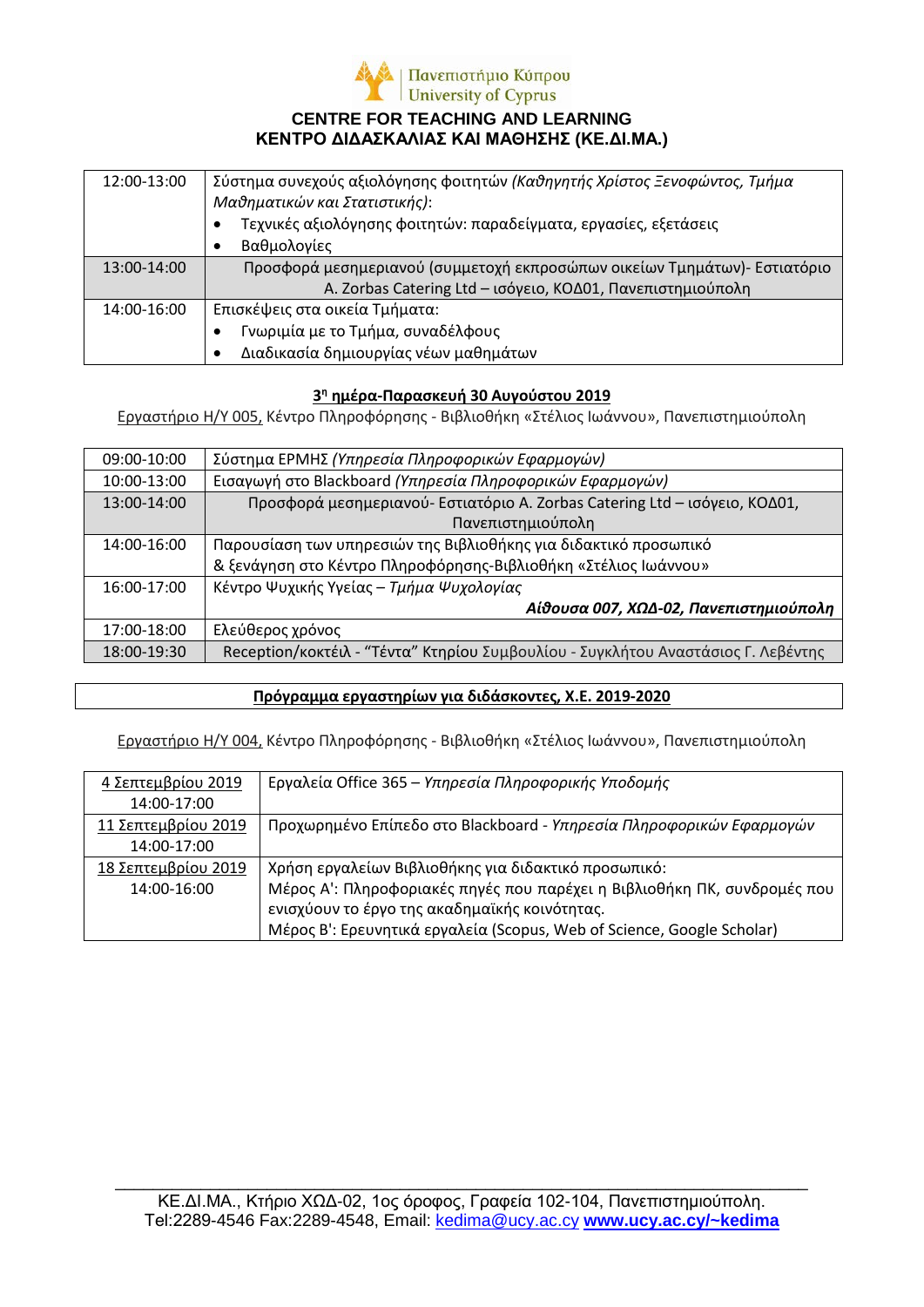

#### **Induction Programme for new staff 2019-2020**

#### **1st Day - Wednesday 28 August 2019**

Room 016 (ground floor), Common Teaching Facilities-02 (ΧΩΔ-02), UCY Campus

| 08:45-09:00 | Registrations and coffee - meet the trainer: Dr. Lisa Hayes, Academic Developer, Plymouth                                                                                    |
|-------------|------------------------------------------------------------------------------------------------------------------------------------------------------------------------------|
|             | University, UK.                                                                                                                                                              |
| 09:00-12:30 | Session 1 - Introduction to teaching for new academic staff                                                                                                                  |
|             | A - Learning Theories & Teaching Approaches: This session will enable participants                                                                                           |
|             | to consider and discuss a range of learning theories (including behaviourist, cognitive                                                                                      |
|             | and constructivist, social and situated, Humanistic and self). The session will then<br>lead on to presenting practical strategies that teachers can use in class to support |
|             | these learning theories (active learning, group work, snowball, case studies).                                                                                               |
|             | B - Developing Lessons and Schemes of Work: This session will present the principles<br>$\bullet$                                                                            |
|             | of constructive alignment and allow the participants to access tools to use when                                                                                             |
|             | planning a session, or series of sessions.                                                                                                                                   |
|             | C - Presentation Skills: This session will introduce the 7 Steps to Perfect                                                                                                  |
|             | Presentations, and will involve a short micro-presentation from each participant to a                                                                                        |
|             | small group of peers, with constructive feedback                                                                                                                             |
| 12:30-13:30 | Lunch break- Restaurant A. Zorbas Catering Ltd - ground floor Social Facilities Centre-01                                                                                    |
|             | (KO∆01), UCY Campus                                                                                                                                                          |
| 13:30-16:30 | Session 2 - Using Technology to support Learning                                                                                                                             |
|             | A - Supporting Student Engagement - using automated response tools and other                                                                                                 |
|             | technologies to support student engagement (e.g. Padlet, Mentimeter, Poll                                                                                                    |
|             | Anywhere)                                                                                                                                                                    |
|             | B - Flipping the Classroom - theories of flipped learning and ideas for approaches                                                                                           |
|             | and strategies using technology that support a flipped approach                                                                                                              |
|             | C - Using a Virtual Learning Environment (VLE) effectively, principles and examples                                                                                          |
|             | of best practice in using a VLE to support student learning                                                                                                                  |
| 16:30-17:30 | IT Tools & Services - (IT Infrastructure Service)                                                                                                                            |
|             | Email, VPN, Wireless, purchases process, use of IT equipment for teaching, IT labs                                                                                           |
|             |                                                                                                                                                                              |

### **2nd Day - Thursday 29 August 2019**

Room 016 (ground floor), Common Teaching Facilities-02 (ΧΩΔ-02), UCY Campus

| 09:00-10:30 | Academic staff manual (Human Resources Services)                                                                                             |  |
|-------------|----------------------------------------------------------------------------------------------------------------------------------------------|--|
|             | Tenure track                                                                                                                                 |  |
|             | Research grants<br>٠                                                                                                                         |  |
|             | Medical coverage<br>٠                                                                                                                        |  |
| 10:30-11:00 | Coffee Break                                                                                                                                 |  |
| 11:00-12:00 | Professional development (Prof. Phoevos Panagiotidis, Chair Dept. of English Studies)<br>Service balancing<br>Academic advisors<br>$\bullet$ |  |
| 12:00-13:00 | Continuous student assessment (Prof. Christos Xenophontos, Dept. of Mathematics and<br>Statistics)                                           |  |